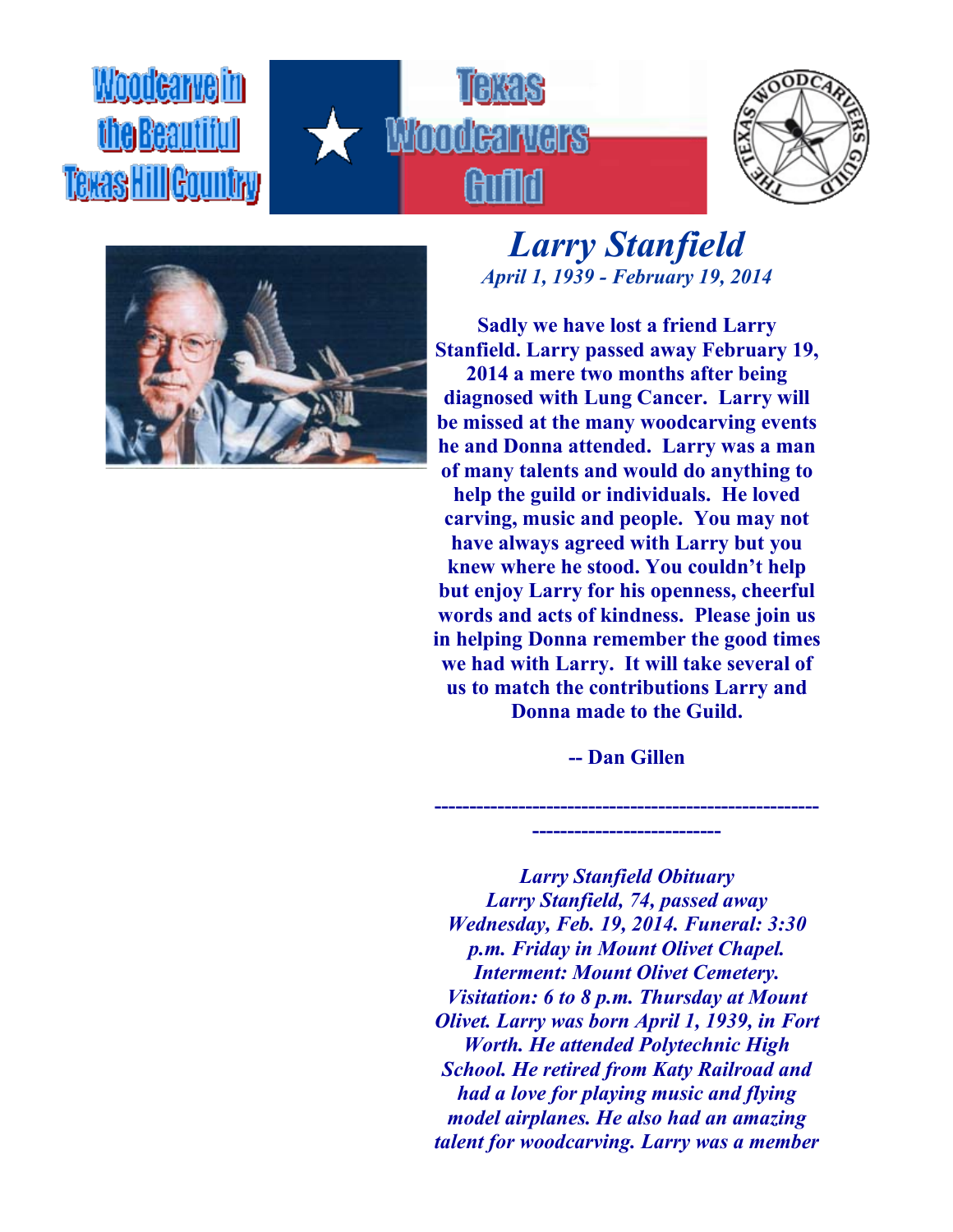*and instructor for the Texas Woodcarvers Guild. He traveled with his wife, Donna, in their RV. This brought him lots of joy. Survivors: Wife, Donna Pulliam Stanfield; children, Shelly Smith, Robert Allen, Scott J., Traci Dose and husband, Scott, Amy Erwin and husband, Floyd; five grandchildren; one great-grandchild; sister, Dorothy McElvany; and numerous other family and friends.*

*Messages from friends*

*" Donna, we love you very much. God be with you and your family. I am going to miss Larry at Creede, Colo. this year he was always fun to be around. Larry and Naomi Winders*

*" We love you Larry. Donna love you . Praying for you and ur family . Earl and Ima Jean*

*" Donna, peace and comfort be with you and your loved ones. Many happy memories. He was a neat guy with a big smile. He will be missed. Ed and Ginger Spalding*

*" Larry played bass in our band for a couple of years in the 60s. Hadn't seen or talked to him in many years, although I believe my brother had. May peace be with him and all members of the family. Shelley's uncle Johnny. John Krajca, Granbury, TX*

*" May your hearts soon be filled with wonderful memories of joyful times together as you celebrate a life well lived. May God bring you and your family, Love, Peace and Joy during this time of sorrow. Love you. Brenda Rodgers, Grapevine, TX*

*" Larry was always someone who would help you. He was the type of guy who would*